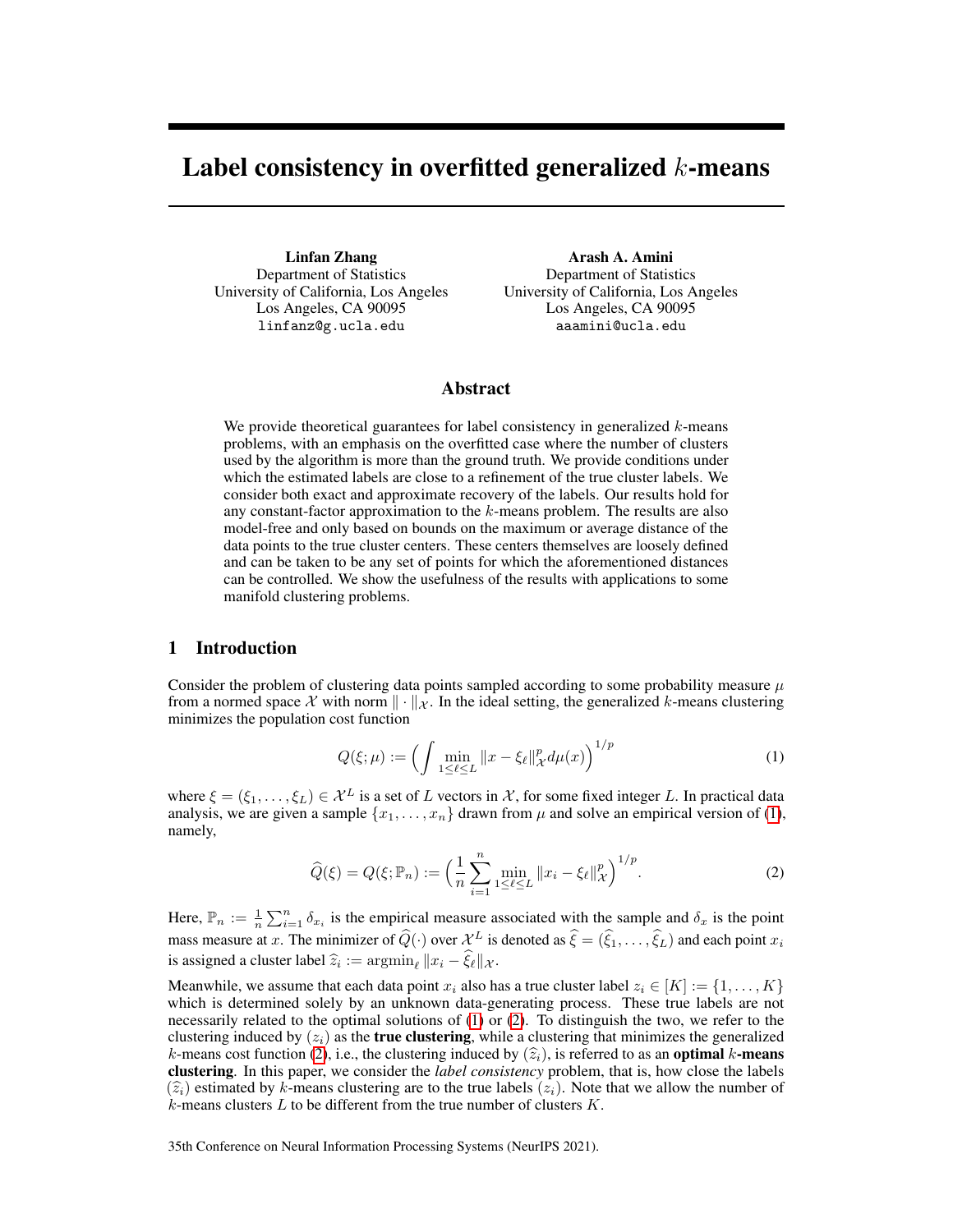In the above formulation, the case where  $p = 2$ ,  $\mathcal{X} = \mathbb{R}^d$  and  $\|\cdot\|_{\mathcal{X}}$  is the Euclidean norm leads to the classical and widely used  $k$ -means problem. Much of the theoretical analysis of  $k$ -means has been performed in this case. Early work has focused on how close the optimization problems based on the empirical and ideal cost functions [\(2\)](#page-0-1) and [\(1\)](#page-0-0) are to each other, where the closeness is measured in terms of the recovered centers (i.e.,  $\xi$  and  $\xi$ ) or the optimal value of the objective function.

Such consistency results are proved, for the global minimizers of [\(2\)](#page-0-1), in the early work of [\[22,](#page-11-0) [29\]](#page-11-1) and also in [\[30,](#page-11-2) [19\]](#page-10-0) from the vector quantization perspective. These classical results do not directly apply to the performance of the  $k$ -means in practice, mainly because solving [\(2\)](#page-0-1) is NP-hard and approximation methods are usually applied to deal with it. Also, considerations of the label consistency problem are absent from this line of work since no true clustering, external to the  $k$ -means problem, is assumed to exist.

More recently, there has been more interest in the consistency of practical  $k$ -means algorithms [\[14,](#page-10-1) [21\]](#page-11-3) as well as the label consistency problem. Lu and Zhou [\[21\]](#page-11-3) obtain sharp bounds on the label consistency of the Lloyd's algorithm [\[20\]](#page-11-4) under a sub-Gaussian mixture model. Semidefinite programming (SDP) relaxation is another popular technique for deriving polynomial-time approximations to the k-means problem [\[28\]](#page-11-5). Its label consistency has been studied when data is generated from the stochastic ball model [\[4,](#page-10-2) [10\]](#page-10-3), sub-Gaussian mixtures [\[25,](#page-11-6) [8,](#page-10-4) [9\]](#page-10-5), the Stochastic Block Model (SBM) [\[9\]](#page-10-5) and general models [\[18\]](#page-10-6). Convex clustering is another relaxation method whose label consistency has been discussed in [\[34,](#page-11-7) [27,](#page-11-8) [11,](#page-10-7) [31\]](#page-11-9). The literature on community detection in SBM, a network clustering problem, is also mainly focused on label consistency and inspires our work here; see [\[1,](#page-10-8) [33\]](#page-11-10) for a review of those results. For label consistency in kernel spectral clustering, see [\[2\]](#page-10-9).

In this paper, we study the label consistency of approximate solutions of the generalized  $k$ -means problem [\(2\)](#page-0-1) when  $L > K$ . Our focus will be on the overfitted case where  $L > K$ . This is often relevant in practice since the data-generating process may have a natural number of clusters  $K$  that is unknown a priori. An example is the sub-Gaussian mixture with  $K$  components. More interesting examples are given in Section [3.](#page-5-0) All the aforementioned works on label consistency exclusively consider the correctly-fitted case  $L = K$ . We show that when the data-generating process admits a set of centers that satisfy certain separation conditions, estimated labels with  $L \geq K$  clusters, are close to a *refinement* of the true labels. These bounds reduce to the label consistency criteria for  $L = K$ , but have no counterpart in the literature for  $L > K$ .

Overfitting in k-means is considered in [\[32,](#page-11-11) [23\]](#page-11-12) where it is shown to improve the approximation factor (see Assumption  $1(b)$ ) of certain polynomial-time k-means algorithms. Analysis of the approximation factor is concerned with how close one can get to the optimal value of the k-means objective function. In contrast, we are concerned with the label recovering problem and not directly concerned with how well the objective function is approximated. Our work is also aligned with the recent trend of *beyond worst case* analysis of the NP-hard problems [\[6\]](#page-10-10), where the performance of the algorithms are considered assuming that there are some meaningful structures in the data (e.g., true clusters). We refer to Remark [1](#page-4-0) for a more detailed comparison with this literature.

Our results are algorithm-free in the sense that they apply to any algorithm that achieves a constantfactor approximation to the optimal objective. They are also model-free in the sense that we do not make any explicit assumption on the data-generating process. This is important in practice, since many common data models, such as sub-Gaussian mixtures, are often too simplified to capture real clustering problems. We provide examples of more complicated data models in Section [3](#page-5-0) and show how our general results can provide new insights for these models. Since k-means clustering often appears as a building block in many sophisticated clustering algorithms, we believe our results will be of broad interest in understanding the performance of clustering algorithms in overfitted settings.

**Notation.**  $Q(\xi; \mu)$  is only dependent on the set of values among the coordinates of  $\xi$ . Although we view  $\xi$  as a vector (for which the order of elements matter), with some abuse of notation, we view  $Q(\cdot;\mu)$  as a set function (mapping  $2^{\mathcal{X}}$  to  $\mathbb{R}$ ) that is only sensitive to the set of values represented by  $\xi$ . This justifies using the the same symbol for the function irrespective of the number of coordinates of  $\xi$ , i.e., the number of clusters. The reason to keep  $\xi$  as an (ordered) vector is to make the cluster labels well-defined. For simplicity, let  $\|\cdot\| = \|\cdot\|_{\mathcal{X}}$ . For the case where  $\mathcal{X} \subset \mathbb{R}^d$ , one often takes  $\|\cdot\|$  to be the Euclidean norm, but our results are valid for any norm on  $\mathbb{R}^d$ , and more broadly any normed space  $X$ .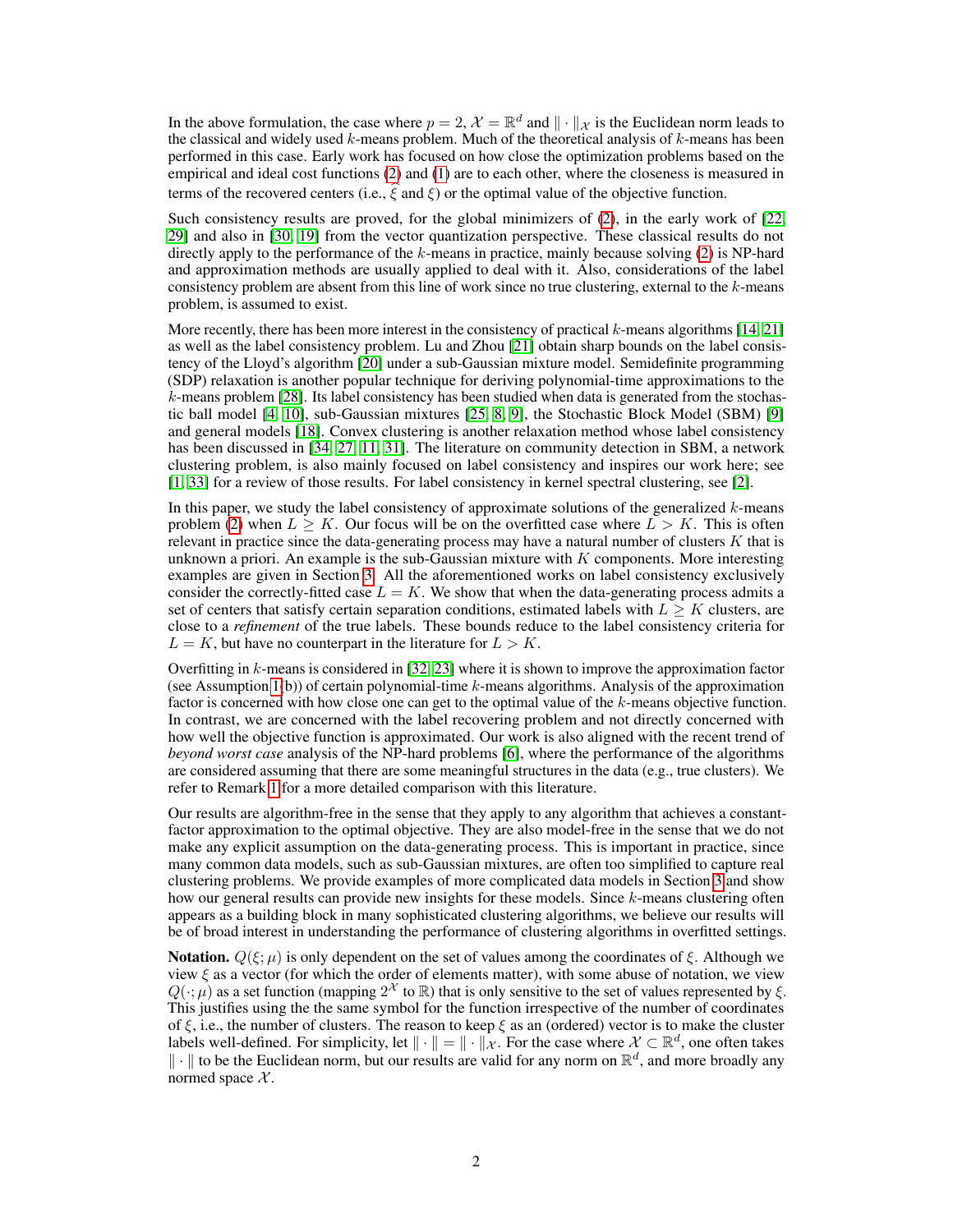## 2 Main Results

We first state assumptions about the  $k$ -means clustering algorithm.

<span id="page-2-0"></span>Assumption 1. *Consider an algorithm for the generalized* k*-means problem* [\(2\)](#page-0-1)*, referred to as ALG(p)* hereafter, and let  $\hat{\xi}^{(L)} \in \mathcal{X}^L$  and  $\hat{\xi}^{(K)} \in \mathcal{X}^K$  be its estimated centers when applied with L and  $\overline{K}$  *clusters, respectively. Let*  $L \geq K$ *. Assume that ALG(p) has the following properties, for all input sequences*  $(x_i)$ *:* 

- (a) Efficiency: The Voronoi cell of every estimated center  $\hat{\xi}_{\ell}^{(L)}$  contains at least one of  $(x_i)$ .
- *(b)*  $\kappa$ -approximation:  $\widehat{Q}(\widehat{\xi}^{(K)}) \leq \kappa \cdot \min_{\xi \in \mathcal{X}^K} \widehat{Q}(\xi)$ , and similarly with K replaced by L.

Efficiency can be achieved by substituting centers whose Voronoi cells have an empty intersection with  ${x_i}$ , by those having the opposite property. For  $\kappa$ -approximation, the factor  $\kappa$  can depend on the number of clusters K (or L). For example, the k-means++ algorithm has  $\kappa = O(\log K)$ , with high probability over the initialization [\[3\]](#page-10-11). However, there are also constant-factor approximation algorithms for k-means where  $\kappa = O(1)$  independent of K (or L) [\[24,](#page-11-13) [13,](#page-10-12) [15\]](#page-10-13). For example, with local search, k-means++ can achieve a constant-factor approximation [\[16\]](#page-10-14). In addition,  $\kappa$ approximation is not required for all inputs. That is, we are not concerned with the worst-case approximation factor. The  $\kappa$  in Assumption [1\(](#page-2-0)b) is the approximation factor of the algorithm on the specific data under consideration. It is enough for an algorithm to achieve good approximation only on the data of interest.

For some of the results, Assumption [1\(](#page-2-0)b) can be replaced with the following modified version: (b) κ-approximation only for K clusters plus a mononoticity assumption:  $\hat{Q}(\hat{\xi}^{(L)}) \leq \hat{Q}(\hat{\xi}^{(K)})$ . Mononoticity is also a reasonable requirement and obviously true for the exact k-means solutions.

Next, we extend the definition of the misclassification rate to the overfitted case.

<span id="page-2-1"></span>**Definition 1.** The (generalized) misclassification rate between two label vectors  $z \in [K]^n$  and  $\widehat{z} \in [L]^n$ , with  $K \leq L$ , is

$$
Miss(z, \hat{z}) = \min_{\omega} \frac{1}{n} \sum_{i=1}^{n} 1\{z_i \neq \omega(\hat{z}_i)\},
$$

where the minimization ranges over all surjective maps  $\omega : [L] \to [K]$ .

When  $L = K$ , a surjective map  $\omega$  is necessarily a bijection and the above becomes the usual definition of misclassification rate when the number of clusters is correctly identified. In this case,  $Miss(z, \hat{z}) = 0$  means that there is a one-to-one correspondence between the estimated and true clusters. The generalized definition above allows us to extend this notion of exact recovery to the case  $L > K$ . In particular,  $Miss(z, \hat{z}) = 0$  when  $L > K$ , if and only if  $\hat{z}$  is a *refinement* of z. To see this, note that  $Miss(z, \hat{z}) = 0$  implies the existence of a map  $\omega : [L] \to [K]$  such that  $\omega(\hat{z}_i) = z_i$  for all *i*. This in turn is equivalent to:  $\hat{z}_i = \hat{z}_{i'} \implies z_i = z_{i'}$ , which is the refinement relation for the associated clusters. In general Miss $(z, \hat{z})$  is small if  $\hat{z}$  is close to a refinement of  $z$ . associated clusters. In general,  $Miss(z, \hat{z})$  is small if  $\hat{z}$  is close to a refinement of z.

We also use the (optimal) matching distances between elements of two vectors viewed as sets. **Definition 2.** For  $\xi \in \mathcal{X}^L$  and  $\xi^* \in \mathcal{X}^K$ , define the  $\ell_\infty$  and  $\ell_p$  optimal matching distances as

$$
d_{\infty}(\xi, \xi^*) = \min_{\sigma} \max_{1 \le k \le K} \|\xi_{\sigma(k)} - \xi^*_k\|, \quad d_p(\xi, \xi^*) = \min_{\sigma} \Big( \sum_{k=1}^K \|\xi_{\sigma(k)} - \xi^*_k\|^p \Big)^{1/p},
$$

where  $\sigma : [K] \to [L]$  ranges over all injective maps.

For  $K = L, d_{\infty}$  is an upper bound on the Hausdorff distance between the two sets. Obviously, we have  $d_{\infty} \leq d_p$  for any  $p \geq 1$ .

#### 2.1 Distance to true centers

Let  $z = (z_i)_{i=1}^n \in [K]^n$  be a given set of true labels for the data points  $(x_i)_{i=1}^n$ . In addition, our results are stated in terms of a set of vectors  $\xi^* = (\xi_k^*)_{k=1}^K$  which we refer to as the "true centers".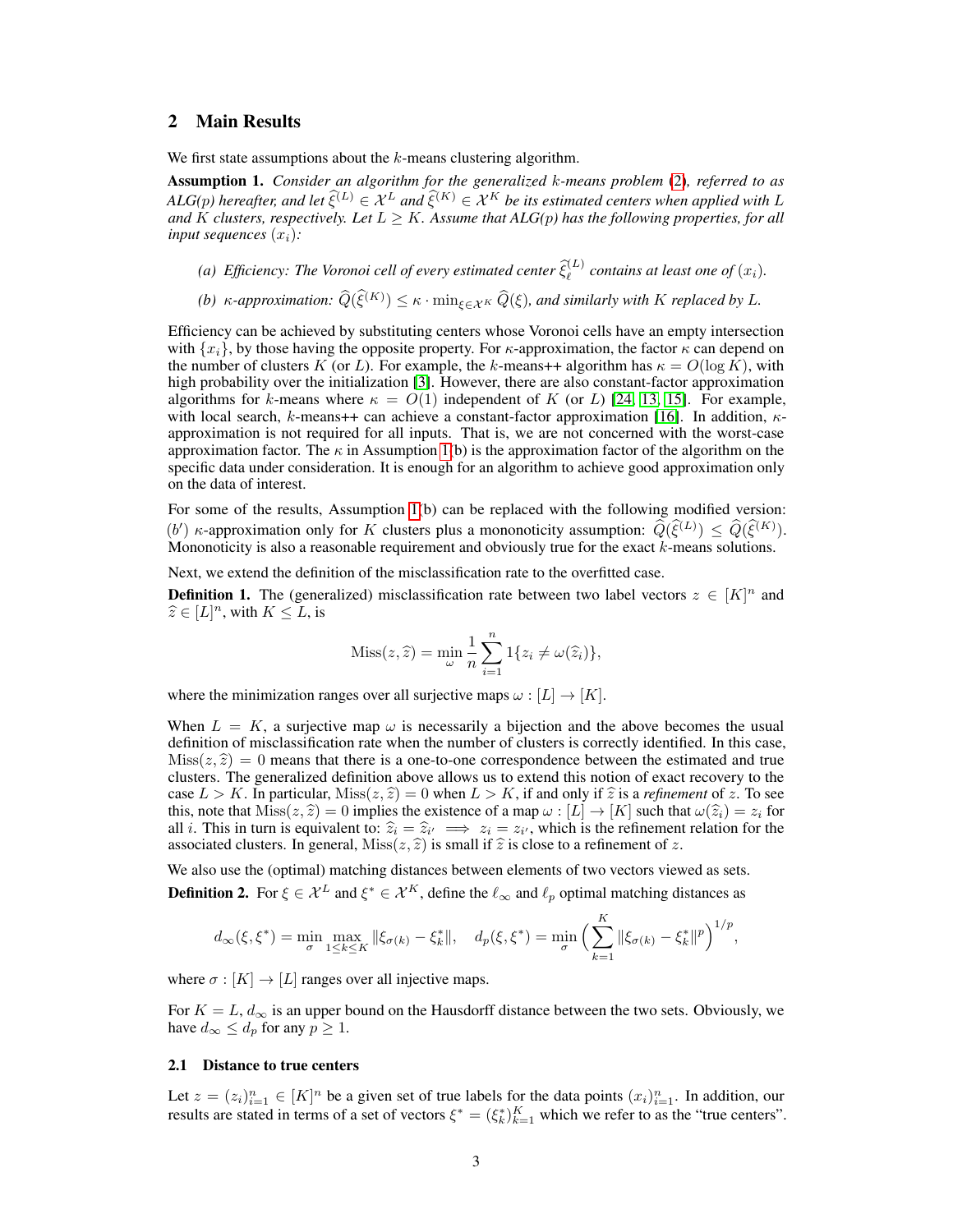Throughout,  $\xi^*$  will be only vaguely specified. The only requirement on  $\xi^*$  is that together with the observed data points  $(x_i)$  and the true labels  $(z_i)$ , they satisfy the deviation bounds in each theorem, e.g.,  $\max_{1 \leq i \leq n} ||x_i - \xi_{z_i}^*|| \leq \eta$  in Theorem [1,](#page-3-0) etc. Let  $\pi_k = \sum_{i=1}^n 1\{z_i = k\}/n$  be the proportion of observed data points in true cluster k and let  $\pi_{\min} = \min_k \pi_k$ .

We let  $\xi$  be a solution of the k-means algorithm with  $L \geq K$  centers and let  $\hat{z}_i \in \argmin_{\ell} ||x_i - \hat{\xi}_{\ell}||$ be the corresponding estimated labels. Our first result provides guarantees for exact label recovery, in the extended sense of recovering a refinement of the true partition when  $L > K$  and the exact partition when  $L = K$ .

<span id="page-3-0"></span>**Theorem 1** (Exact recovery). *Consider a vector of (true) centers*  $\xi^* \in \mathcal{X}^K$  *and labels*  $(z_i)_{i=1}^n \in [K]^n$ . *Pick*  $\eta, \delta > 0$  such that  $\max_{1 \leq i \leq n} ||x_i - \xi_{z_i}^*|| \leq \eta$ , and

<span id="page-3-5"></span><span id="page-3-1"></span>
$$
\min_{(k,k'):\,k \neq k'} \|\xi_k^* - \xi_{k'}^*\| \ge \delta. \tag{3}
$$

*Consider an algorithm ALG(p) for problem* [\(2\)](#page-0-1)*, satisfying Assumption [1,](#page-2-0) and let*  $(\hat{z}_i)_{i=1}^n \in [L]^n$  *and*<br> $\hat{z} \in \mathcal{X}_i$ , the the estimated labels and contenus of ALG(n) multiplayed that  $I \geq K$ . Then  $\widehat{\xi} \in \mathcal{X}^L$  be the estimated labels and centers of ALG(p) applied with the  $L \geq K$ . Then,

$$
\frac{\delta}{\eta} > 2 \frac{(1+\kappa)}{\pi_{\min}^{1/p}} + 4 \quad \implies \quad \text{Miss}(z,\hat{z}) = 0, \quad d_p(\hat{\xi}, \xi^*) \le \frac{(1+\kappa)\eta}{\pi_{\min}^{1/p}}.
$$
 (4)

When  $L = K$ , the assertion Miss = 0 means that there is a permutation  $\sigma$  on [K] such that  $\sigma(\hat{z}_i) = z_i$ for all i, that is, we have the exact recovery of labels  $(z_i)$  in the classical sense. When  $L > K$ , Theorem [1](#page-3-0) guarantees the exact recovery of a refinement of the true labels  $(z_i)$ .

Example 1 (Stochastic Ball Model). Assume that data are generated from the stochastic ball model considered in [\[26\]](#page-11-14), where  $x_i = \xi_{z_i}^* + r_i$  with  $r_i$  sampled independently from a distribution supported on the unit ball in  $\mathbb{R}^d$ . Here,  $\{\xi_k^*\}_{k=1}^K \subset \mathbb{R}^d$  are a fixed set of centers. Clearly, we can take  $\eta = 1$  in Theorem [1.](#page-3-0) Then, any  $\kappa$ -approximate  $k$ -means algorithm achieves exact recovery when  $\delta > 2 + 2(1 + \kappa)/\sqrt{\pi_{\min}}$  for  $L = K$ . In the overfitted case, when  $\delta > 4 + 2(1 + \kappa)/\sqrt{\pi_{\min}}$ , the estimated label vector is an exact refinement of the true labels  $(z_i)$ .

In the above example, although it is intuitively clear that for a sufficiently large  $\delta$ , the solution of the k-means problem should achieve exact label recovery (in the extended sense), Theorem [1](#page-3-0) allows us to provide a provable guarantee for any constant-factor approximation, with an explicit bound on the separation parameter  $\delta$ .

We now turn to approximate recovery where the misclassification rate is small.

<span id="page-3-2"></span>**Theorem 2** (Approximate Recovery). *Consider a vector of (true) centers*  $\xi^* \in \mathcal{X}^K$  *and labels*  $(z_i)_{i=1}^n \in [K]^n$ . Pick  $\varepsilon, \delta > 0$  such that  $(\frac{1}{n} \sum_{i=1}^n ||x_i - \xi_{z_i}^*||^p)^{1/p} \leq \varepsilon$ , and [\(3\)](#page-3-1) holds. Consider an *algorithm ALG(p) for problem* [\(2\)](#page-0-1)*, satisfying Assumption [1,](#page-2-0) and let*  $(\hat{z}_i)_{i=1}^n \in [L]^n$  *and*  $\hat{\xi} \in \mathcal{X}^L$  be the estimated labels and centers of ALG applied with the  $L > K$  Then for any  $c > 2$ *the estimated labels and centers of ALG applied with the*  $L \geq K$ *. Then, for any*  $c > 2$ *,* 

$$
\frac{\delta}{\varepsilon} > \frac{(1+\kappa)c}{\pi_{\min}^{1/p}} \quad \implies \quad \text{Miss}(z,\hat{z}) < K(1+\kappa)^p c^p \left(\frac{\varepsilon}{\delta}\right)^p, \quad d_p(\hat{\xi},\xi^*) \le \frac{(1+\kappa)\varepsilon}{\pi_{\min}^{1/p}}.\tag{5}
$$

The key difference between Theorems [1](#page-3-0) and [2](#page-3-2) is the bounds assumed on the deviations  $D_i :=$  $||x_i - \dot{\xi}_{z_i}^*||, i \in [n]$ . Theorem [1](#page-3-0) assumes a bound on the maximum distance to true centers,  $\max_i D_i$ , while Theorem [2](#page-3-2) assumes a bound on an average distance,  $(\frac{1}{n}\sum_i D_i^p)^{1/p}$ , leading to a more relaxed condition.

Theorem [2](#page-3-2) provides an upper bound on the misclassification rate when a certain separation condition is satisfied. To simplify, consider the case  $K = \kappa = p = 2$  $K = \kappa = p = 2$  and take  $c = 2.1$ . Then, Theorem 2 implies the following: For every  $\beta > 0$ , there exists a constant  $c_1(\beta, \pi_{\min}) > 0$  such that if

<span id="page-3-6"></span><span id="page-3-3"></span>
$$
\delta/\varepsilon \ge c_1(\beta, \pi_{\min}),\tag{6}
$$

then any 2-factor k-means algorithm will have Miss  $\leq \beta$  to the target labels. The next proposition shows that condition [\(6\)](#page-3-3) is sharp up to constants.

<span id="page-3-4"></span>**Proposition 1.** There exists a family of datasets  $\{(x_i, z_i)\}_{i=1}^n$ , with  $K = 2$  balanced true clusters (*i.e.*,  $\pi_{\min} = 1/2$ ) and parameterized by true center separation  $\delta$  and  $\varepsilon = (\frac{1}{n} \sum_{i=1}^{n} ||x_i - \xi_{z_i}^*||^2)^{1/2}$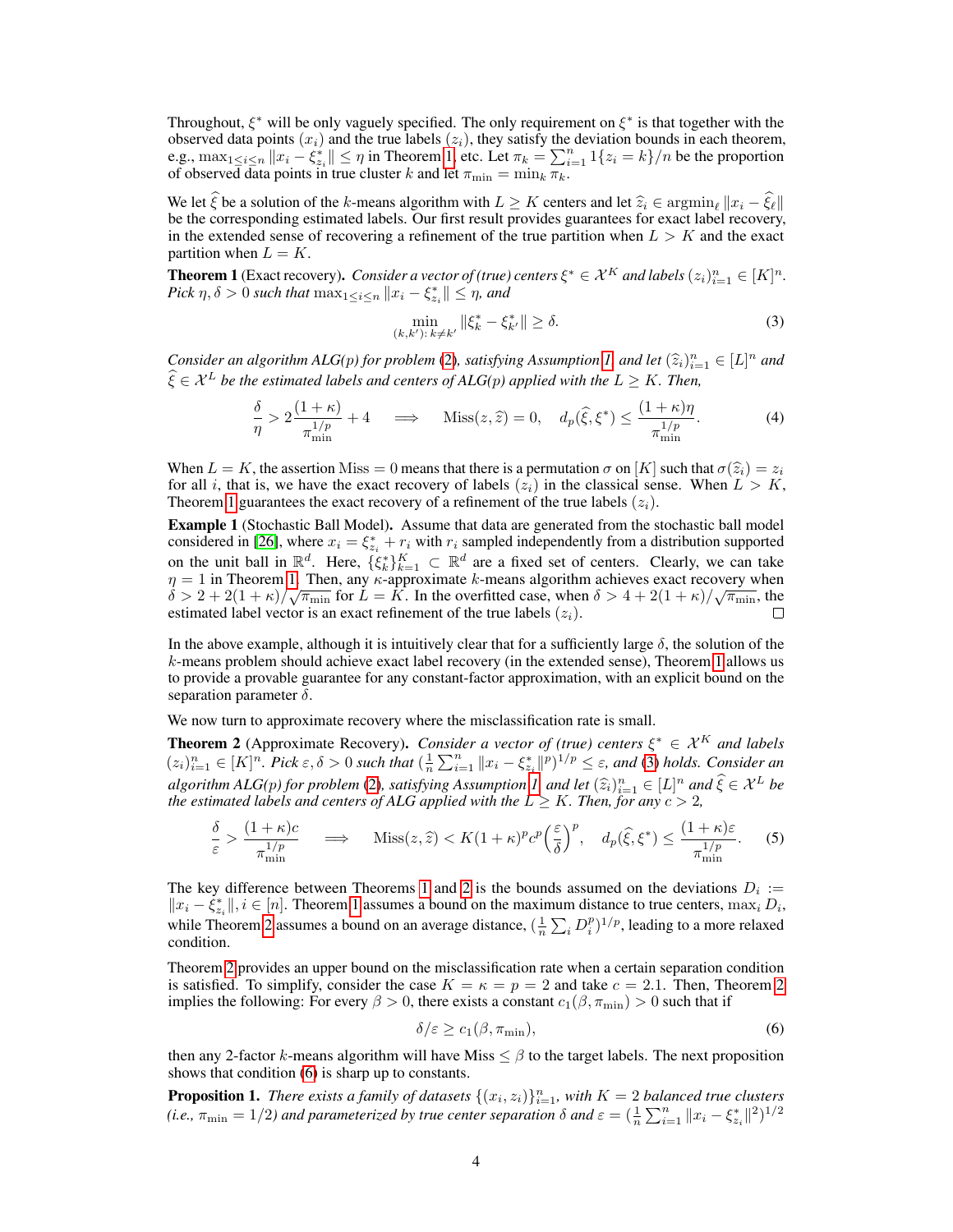*with the following property: Given any constant*  $\beta \in (0, 1/2)$ *, there exists a constant*  $c_2(\beta) > 0$ *, such that if*  $\delta/\varepsilon < c_2(\beta)$ , then any 2-factor k-means approximation algorithm with  $L=2$  clusters has *misclassification rate satisfying*  $\frac{1}{2} - \beta \leq M$ *iss*  $\leq \frac{1}{2}$ *. Moreover, any 2-factor k-means approximation algorithm with*  $L = 4$  *clusters will recover a perfect refinement of the original clusters in the above setting.*

The proof of Proposition [1](#page-3-4) can be found in the Supplementary Material. This proposition shows that if the separation condition  $(6)$  is reversed, one can force the performance of any k-means algorithm to be arbitrarily close to that of random guessing. The true centers in Proposition [1](#page-3-4) are the natural centers implied by the k-means cost function for the true labels, that is,  $\xi_k^* = \frac{1}{n} \sum_i x_i 1\{z_i = k\}$  for  $k = 1, 2$ . One can take  $c_1(\beta, \pi_{\min}) = 6.3 \max(1/\pi_{\min}, 2/\beta)^{1/2}$  and  $c_2(\beta) = \sin(\tan^{-1}(\sqrt{\beta/45}))$ for the constants in [\(6\)](#page-3-3) and Proposition [1.](#page-3-4)

<span id="page-4-0"></span>Remark 1. The separation condition [\(6\)](#page-3-3) is related to the *distribution stability* introduced in [\[5\]](#page-10-15). Roughly speaking distribution stability plus the following property implies our condition:

(D1) For every pair of distinct clusters  $C_k$  and  $C_\ell$  with centers  $\xi_k^*$  and  $\xi_\ell^*$ , there is a point  $x \in C_\ell$ such that  $\|\hat{x} - \xi_k^*\| \leq \|\xi_\ell^* - \xi_k^*\|.$ 

That is, every cluster  $C_\ell$  has points which are closer than  $\xi_\ell^*$  to the centers of other clusters. This property is quite mild and one expects it to hold with high probability if the distribution of the points have positive density w.r.t. to the (full-dimensional) Lebesgue measure in a ball around the center. The above seems to suggest that distribution stability is slightly weaker than our condition [\(6\)](#page-3-3). However, in the presence of  $(D1)$ , we can also significantly relax distribution stability to arrive at our condition, the details of which are provided in the Supplementary Material. In this sense, these two notions are closely related but not directly comparable, i.e., neither is weaker than the other in general.

<span id="page-4-1"></span>**Example 2** (Sub-Gaussian mixtures). Let us assume that the data is generated from a  $K$ -component sub-Gaussian mixture model  $x_i = \xi_{z_i}^* + d^{-1/2} w_i$  where  $w_i = (w_{i1}, \dots, w_{id}) \in \mathbb{R}^d$  is a zero mean sub-Gaussian noise vector with sub-Gaussian parameter  $\sigma_i$ , and  $z_i \in [K]$  is the latent label of the *i*th observation. This is an extension of the sub-Gaussian mixture model considered in [\[7\]](#page-10-16). Determining whether  $(\xi_k^*)_{k=1}^K$  is actually the solution of the population problem [\(1\)](#page-0-0) is, itself, challenging and the answer may depend on the exact distribution of  $\{w_i\}$ . Nevertheless, our results allow us to treat  $(\xi_k^*)$  as the true centers. Below we sketch how Theorem [2](#page-3-2) applies in this case. The details of the  $k_{s,k}$  as the true centers. Below we sketch now Theorem 2 applies in this case. The details of the arguments, including the exact definition of a sub-Gaussian vector are provided in the Supplementary Material. Let  $\sigma_{\max} = \max_i \sigma_i$  and set  $\alpha_i^2 := \mathbb{E} ||d^{-1/2}w_i||_2^2$  and  $\bar{\alpha}_n^2 := \frac{1}{n} \sum_{i=1}^n \alpha_i^2$ . Assume that there is a numerical constant  $C > 0$  such that  $\bar{\alpha}_n^2 \leq C \sigma_{\text{max}}^2$ . Then, one can show that

$$
\mathbb{P}\Big(\frac{1}{n}\sum_{i=1}^{n}||x_i - \xi_{z_i}^*||^2 > 2\bar{\alpha}_n^2\Big) \le e^{-c_1 n \bar{\alpha}_n^4 / \sigma_{\max}^4} =: p_n
$$

for some numerical constant  $c_1 > 0$ . Taking  $\varepsilon^2 = 2\bar{\alpha}_n^2$  and  $p = 2$  in Theorem [2,](#page-3-2) we have that with probability at least  $1 - p_n$ ,

$$
\frac{\delta^2}{2\bar{\alpha}_n^2} > \frac{(1+\kappa)^2 c^2}{\pi_{\min}} \quad \implies \quad \text{Miss}(z,\hat{z}) \le 2K(1+\kappa)^2 c^2 \left(\frac{\bar{\alpha}_n}{\delta}\right)^2,
$$

where  $\delta$  is as in [\(3\)](#page-3-1) and  $c > 2$ . In a general problem,  $\bar{\alpha}_n$ ,  $\sigma_{\text{max}}$  and  $\delta$  all can vary with n. In order to have label consistency for an ALG(2) algorithm, it is enough to have  $\bar{\alpha}_n/\delta = o(1)$  and  $n\bar{\alpha}_n^4/\sigma_{\max}^4 \to \infty$ . The consistency here is based on the extended Definition [1](#page-2-1) and includes the overfitted case in which a refinement of the true labels is consistently recovered. We note that the model in this example includes a very general Gaussian mixture model as a special case, namely the case  $w_i \sim N(0, \Sigma_i)$  where the covariance matrices  $\Sigma_i \in \mathbb{R}^{d \times d}$  are allowed to vary with each data point. In this case, one can take  $\sigma_{\max} = \max_{1 \leq i \leq n} ||\Sigma_i||_{op}$  where  $|| \cdot ||_{op}$  denotes the operator norm, and  $\bar{\alpha}_n^2 := \frac{1}{n} \sum_{i=1}^n \text{tr}(\Sigma_i)/d$ .

#### 2.2 Distance to fake centers

We now extend Theorem [2,](#page-3-2) to allow for "fake" centers  $\{\tilde{\zeta}_{\ell}\}_{\ell=1}^{L}$  and the corresponding labels  $\{\tilde{z}_{i}\}.$ <br>These can be constructed to reduce the required distance to the data points  $(x_i)$ These can be constructed to reduce the required distance to the data points  $(x_i)$ .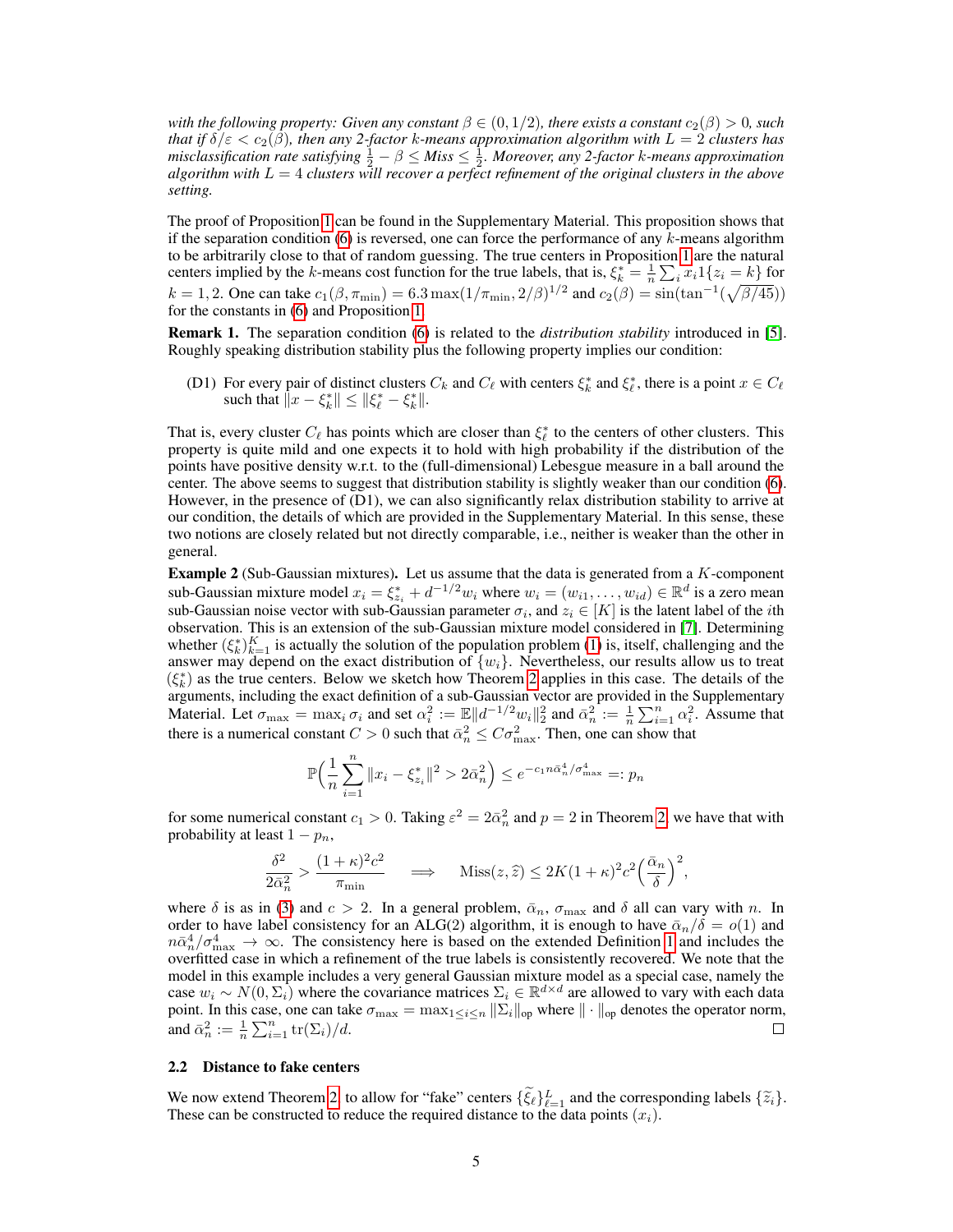<span id="page-5-1"></span>**Theorem 3** (Approximate Recovery, II). *For a fixed*  $L \geq K$ *, consider a vector of constructed centers*  $\widetilde{\xi} \in \mathcal{X}^L$ , constructed labels  $\widetilde{z} = (\widetilde{z}_i)_{i=1}^n \in [L]^n$  and true labels  $z = (z_i)_{i=1}^n \in [K]^n$ . Assume that  $\widetilde{z}$  is a refinement of z i.e., there is  $\widetilde{\omega} : [L] \to [K]$  such that  $\widetilde{\omega}(\widetilde{z}_i) = z$ , *is a refinement of z, i.e. there is*  $\widetilde{\omega} : [L] \to [K]$  *such that*  $\widetilde{\omega}(\widetilde{z}_i) = z_i$  for all  $i \in [n]$ . Pick  $\varepsilon, \delta > 0$  such that *such that*

$$
\left(\frac{1}{n}\sum_{i=1}^{n} \|x_i - \tilde{\xi}_{\tilde{z}_i}\|^p\right)^{1/p} \le \varepsilon, \quad \min_{\ell_1 \neq \ell_2, \ \tilde{\omega}(\ell_1) \neq \tilde{\omega}(\ell_2)} \|\tilde{\xi}_{\ell_1} - \tilde{\xi}_{\ell_2}\| \ge \delta \tag{7}
$$

*Consider an algorithm ALG(p) for problem* [\(2\)](#page-0-1)*, satisfying Assumption [1,](#page-2-0) and let*  $(\hat{z}_i)_{i=1}^n \in [L]^n$  *be* the estimated label vector of ALG(n) annlied with L clusters. Then, for any  $c > 2$ *the estimated label vector of ALG(p) applied with* L *clusters. Then, for any*  $c > 2$ *,* 

<span id="page-5-5"></span><span id="page-5-4"></span>
$$
\frac{\delta}{\varepsilon} > \frac{(1+\kappa)c}{\pi_{\min}^{1/p}} \quad \implies \quad \text{Miss}(z,\hat{z}) < K(1+\kappa)^p c^p \left(\frac{\varepsilon}{\delta}\right)^p. \tag{8}
$$

The advantage of Theorem [3](#page-5-1) is that when the desired number of clusters  $L$  increases, the bound on the misclassification rate can go down: In some applications, by carefully constructing the fake centers  $\xi$ , we can make  $\varepsilon$  smaller as L increases, while roughly maintaining the minimum separation among fake centers associated with the true clusters. If successful, this implies that a refinement of the true clustering can be achieved even when it is hard to recover the true clustering itself. In the following section, we show how this strategy can be applied to some manifold clustering problems.

#### <span id="page-5-0"></span>3 The case for overfitting

We now illustrate applications of Theorem [3](#page-5-1) in settings where it is hard to recover true clusters, based on the ideal  $K$ , but it is possible to obtain accurate refinements by overfitting. The idea is to consider clusters that look like submanifolds of  $\mathbb{R}^d$ .

#### 3.1 Mixture of curves

We say that a random variable x has a  $(\rho, \sigma)$  *sub-Gaussian curve distribution* if  $x = \gamma(t)$  where  $t \in \mathbb{R}$  has a sub-Gaussian distribution with parameter  $\sigma$  and  $\gamma : \mathbb{R} \to \mathbb{R}^d$  is a locally  $\rho$ -Lipschitz map. i.e.,  $\|\gamma(t) - \gamma(s)\| \le \rho |t - s|$  for all  $t, s \in \mathbb{R}$  such that  $|t - s| \le \frac{1}{\rho}$ .

<span id="page-5-2"></span>**Proposition 2.** Assume that  $(x_i)_{i=1}^n$  are independent draws from a K-component mixture of  $(\rho, \sigma)$  $sub$ -Gaussian curve distributions. That is,  $x_i = \gamma_{z_i}(t_i)$  where  $z_i \in [K]$ ,  $t_i \sim \mathbb{Q}_{z_i}$  independently *across* i*, each* Q<sup>k</sup> *is a sub-Gaussian distribution on* R *with parameter* σ*, and each* γ<sup>k</sup> *is locally ρ*-Lipschitz. Let  $C_k$  be the support of the distribution of  $\gamma_k(t)$  where  $t \sim \mathbb{Q}_k$ . Assume that

$$
\min_{x\in\mathcal{C}_k,\ y\in\mathcal{C}_{k'}} \|x-y\|\geq \delta>0,\quad \textit{for all } k\neq k'.
$$

*Then, there exist a constant*  $C = C(K, \delta, \rho, \sigma, \kappa)$  *such that any ALG(2) satisfying Assumption* [1](#page-2-0) applied with  $L_n \leq C \sqrt{n \log n}$  clusters recovers a perfect refinement of  $z$  with probability  $\geq 1-n^{-1}$ .

The significance of this result is that one recovers a perfect refinement with the number of partitions  $L_n = o(n)$ . It is trivial to obtain a perfect refinement with  $L_n = n$ , but not so with  $L_n/n \to 0$ . This is especially the case since one can achieve quite complex cluster configurations with the model in Proposition [2,](#page-5-2) for some of which applying  $k$ -means with  $K$  clusters will have a misclassification rate bounded away from zero. Section [3.3](#page-6-0) provides some such examples where the true cluster centers coincide, causing any k-means algorithm applied with the true  $K$  to incur a substantial error. See also Supplementary Material for a discussion of whether  $L_n = O(\sqrt{n \log n})$  can be improved.

<span id="page-5-3"></span>Various extensions of Proposition [2](#page-5-2) are possible. We have the following extension to the noisy setting. **Corollary 1.** Assume that the data is given by  $y_i = x_i + \frac{1}{\sqrt{d}} w_i$  for  $i \in [n]$  where  $(x_i)$  are as given  $\frac{d}{dx}$  are sub-Gaussian noise vectors as in Example [2](#page-5-2). Then, under the same<br>in Proposition 2 and  $w_i$  are sub-Gaussian noise vectors as in Example [2.](#page-4-1) Then, under the same *an Proposition 2 and w<sub>i</sub> are sub-Gaussian noise vectors as in Example 2. Then, under the same* assumptions as in Proposition [2,](#page-5-2) ALG(2) applied with  $L_n \leq C \sqrt{n \log n}$  achieves a misclassification  $r$ ate  $\leq K(\bar{\alpha}_n/\delta)^2 + \frac{1}{n}$  with probability  $\geq 1 - p_n - n^{-1}$  where  $\bar{\alpha}_n$  and  $p_n$  are defined in Example [2.](#page-4-1)

Corollary [1](#page-5-3) shows that one can achieve consistent clustering (in the generalized sense) with  $L_n = o(n)$ clusters assuming that the noise-to-signal ratio  $\bar{\alpha}_n/\delta \to 0$  and  $n\bar{\alpha}_n^4/\sigma_{\max}^4 \to \infty$ ; the same conditions needed in the sub-Gaussian mixture example. Again, this result is significant since even in the noiseless case ( $\bar{\alpha}_n = 0$ ), consistent recovery is not possible with  $L = K$  for some mixtures of curve models.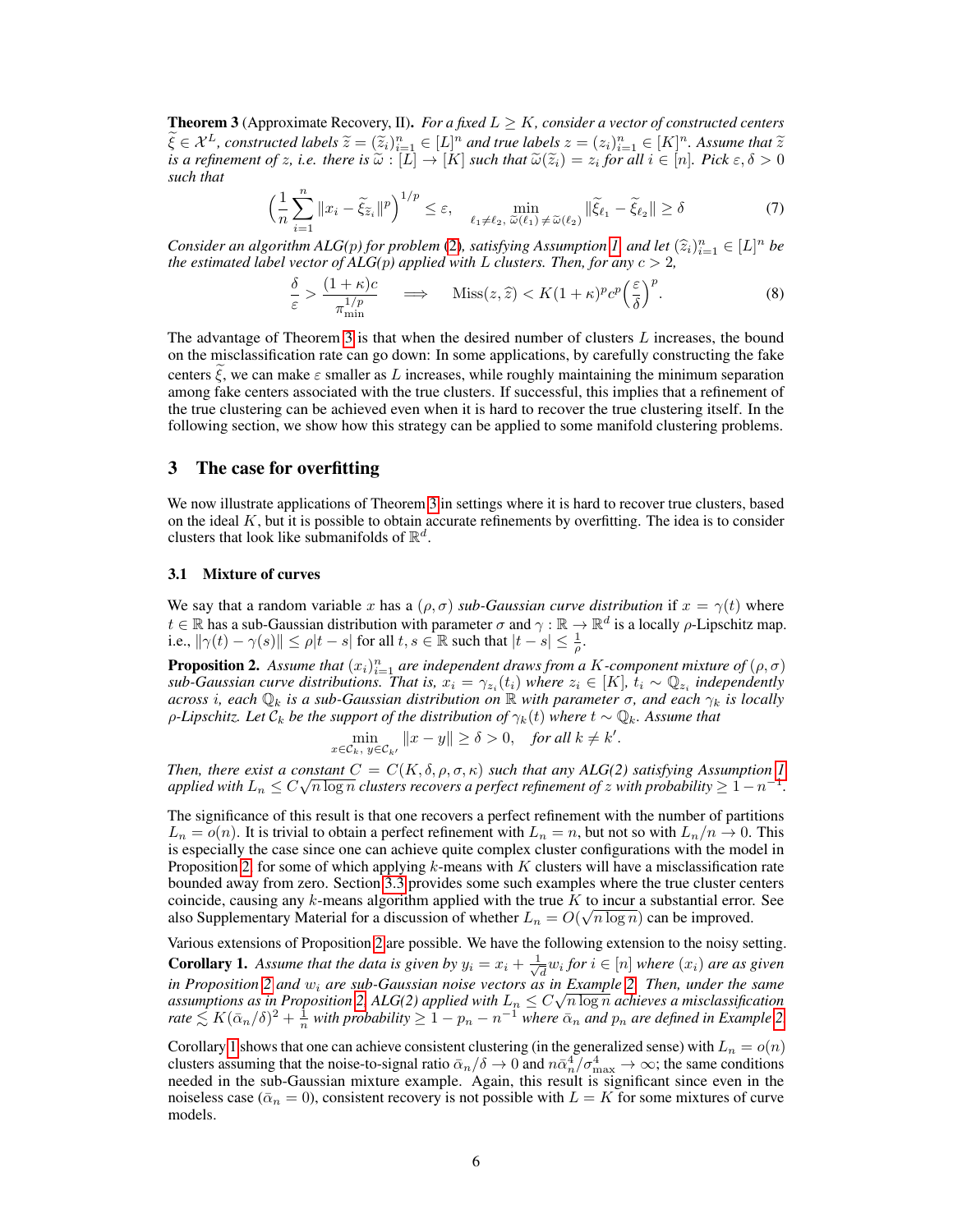

<span id="page-6-2"></span>Figure 1: Line-circle model: (a) Scatter plot for the noisy version. The colors show the  $L = 4$ estimated clusters by k-means. (b) and (c) show the (generalized) misclassification rate versus  $\delta$ , the radius of the circle, in the noisy and noiseless versions of the model.

#### 3.2 Mixture of higher-order submanifolds

A version of Proposition [2](#page-5-2) can be stated for a higher-dimensional version of the mixture-of-curves model, if we consider generalized k-means problems with  $p > 2$ . We say that a random variable x has a  $(\rho, \sigma, r)$  *sub-Gaussian manifold distribution* if  $x = \gamma(t)$  where  $t \in \mathbb{R}^r$  has a sub-Gaussian distribution with parameter  $\sigma$  and  $\gamma : \mathbb{R}^r \to \mathbb{R}^d$  is a locally  $\rho$ -Lipschitz map. i.e.,  $\|\gamma(t) - \gamma(s)\| \le$  $\rho || t - s ||$  for all  $t, s \in \mathbb{R}^r$  such that  $||t - s|| \leq \frac{1}{\rho}$ .

<span id="page-6-1"></span>**Proposition 3.** Assume that  $(x_i)_{i=1}^n$  are independent draws from a K-component mixture of sub-*Gaussian manifold distributions, with parameters*  $(\rho, \sigma, r_k)$  *for*  $k \in [K]$ *, and let*  $r = \max_{r \in [K]} r_k$ *.* Let  $\mathcal{C}_k$  be the support of the distribution of the kth component. Assume that

$$
\min_{x \in \mathcal{C}_k, y \in \mathcal{C}_{k'}} \|x - y\| \ge \delta > 0, \quad \text{for all } k \ne k'.
$$

*Then, there exist a constant*  $C = C(K, \delta, \rho, \sigma, r, \kappa)$  *such that any ALG(p) satisfying Assumption [1,](#page-2-0) applied with*  $L_n \leq C(n^{1/p}\sqrt{\log n})^r$  clusters recovers a perfect refinement of z with probability  $\geq 1-n^{-1}$ . In particular, for  $p>r$ , we have perfect refinement recovery with  $L_n = o(n)$  clusters, *with high probability.*

It is also possible to extend the results to more general distributions on submanifolds via a notion of stochastic covering numbers. For random vector x with distribution  $\mu_c$  on a submanifold  $C \subset \mathbb{R}^d$ , let  $N_{\mu_c}(\varepsilon)$  be the smallest integer for which, there is a high probability  $\varepsilon$ -cover of x, that is, a finite subset  $\mathcal{N} \subset \mathcal{C}$  such that  $\mathbb{P}(\min_{y \in \mathcal{N}} \|x - y\| \leq \varepsilon) \geq 1 - n^{-2}$ . We state a generalization of Proposition [3](#page-6-1) to this setting in the Supplementary Material.

## <span id="page-6-0"></span>3.3 Numerical experiments

We first consider the (noiseless) line-circle model in  $\mathbb{R}^3$ , an example of mixture-of-curves. This model has two clusters: (1) The uniform distribution on the circumference of a circle in the xz-plane, centred at the origin, and (2) the standard Gaussian distribution on the y axis. The minimum separation  $\delta$ between the two clusters is the radius of the circle. We also consider the noisy version of this model where we add  $N(0, \sigma^2 I_3)$ . We sample data points with equal probability from the two clusters. It is nearly impossible for the k-means to correctly label these two clusters when  $L = 2$ , since the centers of the two clusters coincide. Figure [1](#page-6-2) shows the scatter plot of the data simulated from the noisy line-circle model, with noise level  $\sigma = 0.1$ ,  $n = 3000$  and  $\delta = 3$ . Here, the noise level is set low for better illustration. Different colors are used to label data points based on the output of  $k$ -means clustering with  $L = 4$ , and this demonstrates that each estimated cluster is a subset of a true cluster.

The result aligns with Theorem [3.](#page-5-1) Although, the true centers coincide (with the origin) when  $L = 2$ , by increasing L, we can create fake centers on the line and the circle to have separation close to  $\delta$  and thus get a small missclassification rate. The other two panels in Figure [1](#page-6-2) show the average missclassification rate over 32 repetitions versus  $\delta$ , for both the noiseless and noisy ( $\sigma = 1$ ) line-circle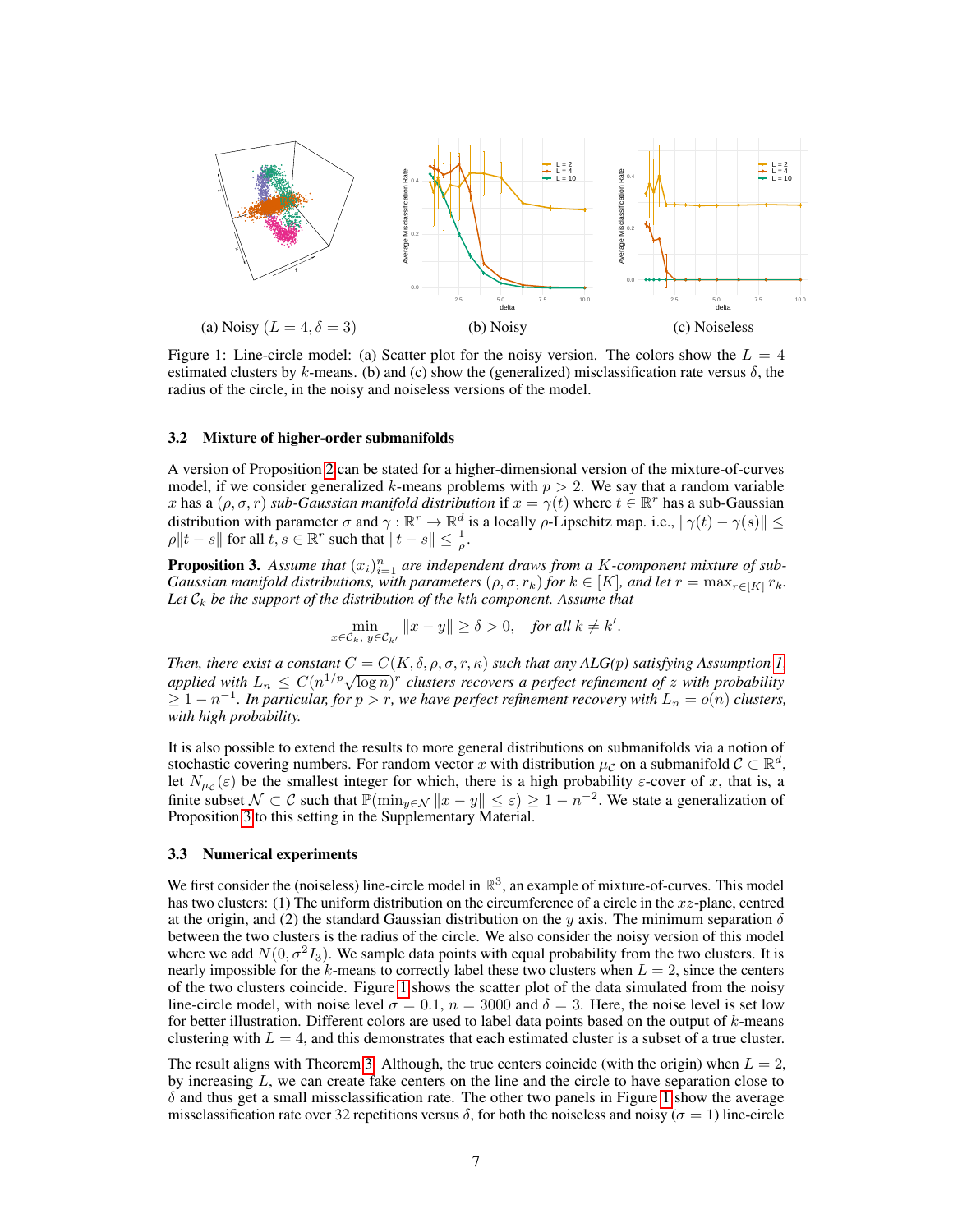<span id="page-7-1"></span>

Figure 2: Line-Gaussian model: The (generalized) misclassification rate versus  $\delta$ , the distance of the Gaussian center to the line, in the (a) noisy and (b) noiseless versions of the model.



<span id="page-7-0"></span>Figure 3: Circle-torus model: (a) Scatter plot for the noiseless version. Colors are used to separate two true clusters. (b) and (c) show the (generalized) misclassification rate versus  $\delta$ , the radius of the circle, in the noisy and noiseless versions of the model.

model. Both show that the misclassification rate is negatively associated with  $\delta$  and L when  $L > 2$ . Similar results are shown for the circle-torus model in Figure [3.](#page-7-0) Details of this model are discussed in the Supplementary Material.

Figure [2](#page-7-1) shows the results for a line-Gaussian mixture model:  $x_i = \xi_{z_i}^* + \sum_{i=1}^{1/2} w_i \in \mathbb{R}^2$  where  $\xi_1^* = (0, \delta)$  and  $\xi_2^* = (0, 0), w_i \sim N(0, I_2), \Sigma_1 = I_2$  and  $\Sigma_2 = \text{diag}(\sigma^2, 0)$ . Here, we have set  $\sigma = 5$  and sampled  $n = 3000$  data points with equal probability from the two clusters. We also consider its noisy version by setting all the zero elements in  $\Sigma_2$  to 0.7, which makes the model a general Gaussian mixture. Figure [2](#page-7-1) shows the average missclassification rate over 32 repetitions for different L. The results are consistent with Theorem [3](#page-5-1) showing that as  $\delta$  increases, the misclassification rate decreases.

# 4 Proofs

Let us first recall a fact from functional analysis. Consider the space of functions  $f : [n] \to \mathcal{X}$  and let us equip  $[n]$  with the uniform probability measure  $\nu_n$ . Then, from the theory of Lebesgue-Bochner spaces,  $||f||_p := (\int ||f(\omega)||_X^p d\nu_n(\omega))^{1/p}$  defines a proper norm on this function space, turning it into a Banach space  $L^p(\nu_n; \mathcal{X})$ . In particular, the triangle inequality holds for this norm. Note that  $||f||_p = (\frac{1}{n} \sum_{i=1}^n ||f(i)||_{\mathcal{X}}^p)^{1/p}$ . We will frequently invoke the triangle inequality in  $L^p(\nu_n, \mathcal{X})$ .

Let  $\mu^* := \sum_k \pi_k \delta_{\xi^*_k} = \frac{1}{n} \sum_{i=1}^n \delta_{\xi^*_{z_i}}$  be the empirical measure associated with  $\{\xi^*_{z_i}\}\$ . Recalling definition [\(1\)](#page-0-0) of the population cost function, we have, for any  $\xi \in \mathcal{X}^L$ ,

$$
Q(\xi; \mu^*)^p = \sum_{k=1}^K \pi_k \min_{1 \le \ell \le L} \|\xi_k^* - \xi_\ell\|^p = \frac{1}{n} \sum_{i=1}^n \min_{1 \le \ell \le L} \|\xi_{z_i}^* - \xi_\ell\|^p. \tag{9}
$$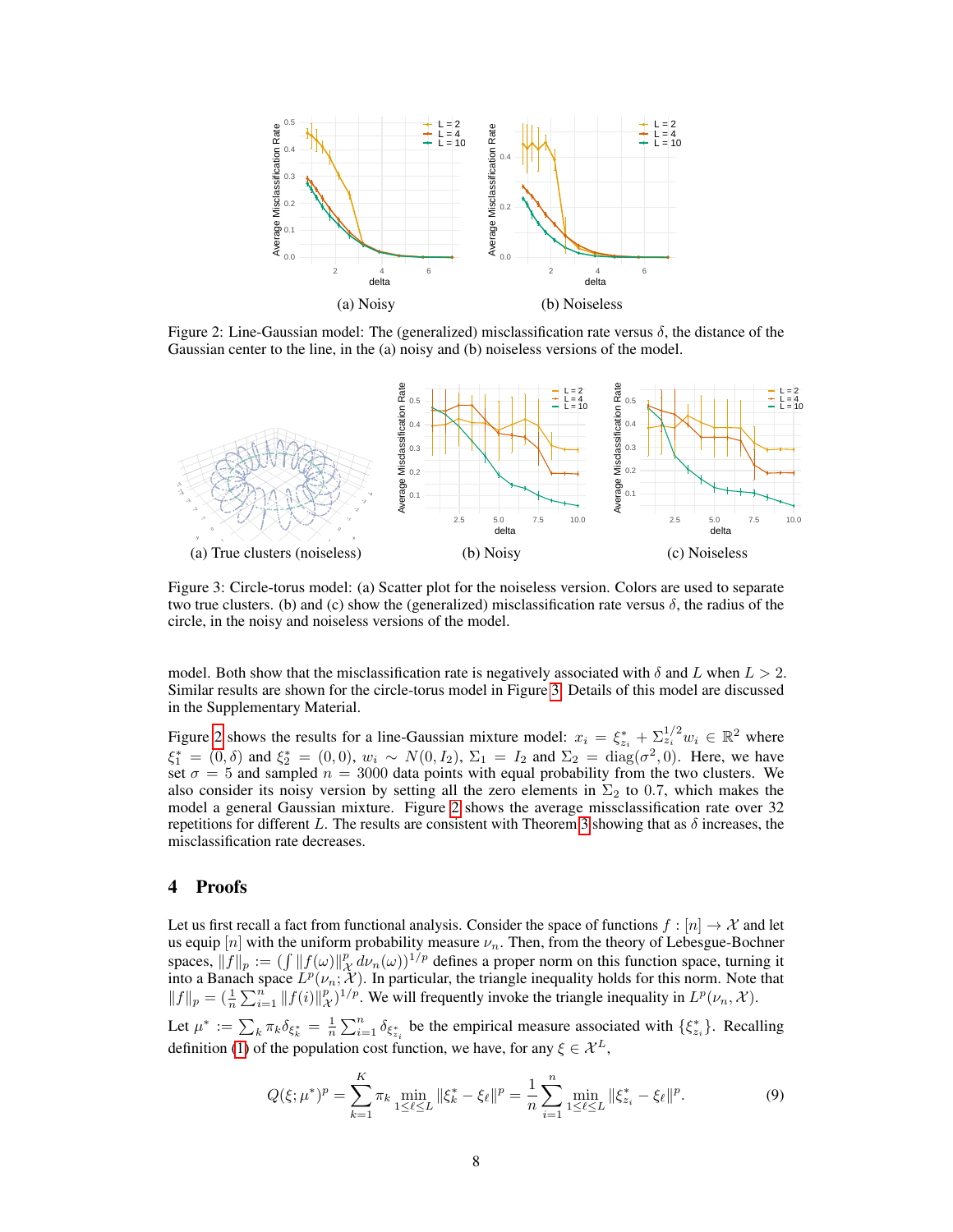We start with three lemmas that are proved in the Supplementary Material:

<span id="page-8-1"></span><span id="page-8-0"></span>Lemma 1. *Let ALG(*p*) be a* <sup>k</sup>*-means algorithm satisfying Assumption [1\(](#page-2-0)b') and let* <sup>ξ</sup>b*be its output for L clusters. Furthermore, assume*  $\left(\frac{1}{n}\sum_{i=1}^{n}||x_i - \xi_{z_i}^*||^p\right)^{1/p} \leq \varepsilon$ . *Then*  $Q(\hat{\xi}; \mu^*) \leq (1 + \kappa)\varepsilon$ . **Lemma 2** (Curvature). *For every*  $\xi \subset \mathcal{X}^L$  *and*  $\xi^* \in \mathcal{X}^K$ *, with*  $L \geq K$ *,* 

$$
Q(\xi; \mu^*) \ge \pi_{\min}^{1/p} \Big( d_p(\xi, \xi^*) \wedge \frac{\delta}{2} \Big).
$$

<span id="page-8-2"></span>**Lemma 3.** Assume that  $\max_{1 \leq i \leq n} \|x_i - \xi_{z_i}^*\| \leq \eta$  and  $d_\infty(\hat{\xi}, \xi^*) \leq \gamma$ . When  $L = K$ , if  $\delta > 2\gamma + 2\eta$ , *there exists a bijective function*  $\omega : [K] \to [K]$  *satisfying*  $\omega(\hat{z}_i) = z_i$ ,  $\forall i \in [n]$ *. When*  $L > K$ *, if*  $\delta > 2\gamma + 4n$  *there exists a surjective function*  $\omega : [L] \to [K]$  *satisfying*  $\omega(\hat{z}_i) = z_i$ ,  $\forall i \in [n]$  $\delta > 2\gamma + 4\eta$ , there exists a surjective function  $\omega : [L] \to [K]$  satisfying  $\omega(\widehat{z}_i) = z_i$ ,  $\forall i \in [n]$ .

*Proof of Theorem [1.](#page-3-0)* As  $\left(\frac{1}{n}\sum_{i=1}^{n} ||x_i-\xi_{z_i}^*||^p\right)^{1/p} \leq \max_{1 \leq i \leq n} ||x_i-\xi_{z_i}^*|| \leq \eta$ , combining Lemma [1](#page-8-0) and [2,](#page-8-1) we have

$$
\Big(d_p(\widehat{\xi},\xi^*)\wedge\frac{\delta}{2}\Big)\leq \frac{Q(\widehat{\xi},\mu^*)}{\pi_{\min}^{1/p}}\leq \frac{(1+\kappa)\eta}{\pi_{\min}^{1/p}}.
$$

By the condition on  $\delta$  in [\(4\)](#page-3-5), we have  $\delta/2 > (1 + \kappa)\eta/\pi_{\min}^{1/p}$ . Then,  $d_{\infty}(\widehat{\xi}, \xi^*) \leq d_p(\widehat{\xi}, \xi^*) \leq \gamma :=$  $(1 + \kappa)\eta/\pi_{\min}^{1/p}$ , which also makes the assumption in Lemma [3](#page-8-2) that  $\delta > 2\gamma + 4\eta$  valid. Finally, the result follows from Lemma [3.](#page-8-2)

*Proof of Theorem [2.](#page-3-2)* The argument is similar to one that has appeared in recent literature [\[17,](#page-10-17) [12,](#page-10-18) [33\]](#page-11-10). From the proof of Lemma [1](#page-8-0) (in the Supplementary Material), we have

$$
Q(\widehat{\xi};\mu^*) \leq \left(\frac{1}{n}\sum_{i=1}^n \|\xi^*_{z_i} - \widehat{\xi}_{\widehat{z}_i}\|^p\right)^{1/p} \leq (1+\kappa)\varepsilon.
$$

By Lemma [2](#page-8-1)

$$
\left(d_p(\widehat{\xi},\xi^*)\wedge\frac{\delta}{2}\right)\leq \frac{Q(\widehat{\xi},\mu^*)}{\pi_{\min}^{1/p}}\leq \frac{(1+\kappa)\varepsilon}{\pi_{\min}^{1/p}}.
$$

By the separation assumption in [\(5\)](#page-3-6),  $\delta/2 > (1 + \kappa)\varepsilon/\pi_{\min}^{1/p}$ . Hence  $d_p(\hat{\xi}, \xi^*) \le (1 + \kappa)\varepsilon/\pi_{\min}^{1/p}$ . Let  $\mathcal{C}_k = \{i : z_i = k\}, |\mathcal{C}_k| = n_k$ , and set  $T_k := \{i \in \mathcal{C}_k : ||\xi_{z_i}^* - \widehat{\xi}_{\widehat{z}_i}|| \le \delta/c\}$ . Letting  $S_k = \mathcal{C}_k \setminus T_k$ , we obtain

$$
|S_k|\delta^p/c^p < \sum_{i \in S_k} ||\xi_{z_i}^* - \hat{\xi}_{\widehat{z}_i}||^p \le \sum_{i=1}^n ||\xi_{z_i}^* - \hat{\xi}_{\widehat{z}_i}||^p \le n(1+\kappa)^p \varepsilon^p.
$$

Therefore,

$$
\frac{|S_k|}{n_k} < \frac{n(1+\kappa)^pc^p\varepsilon^p}{n_k\delta^p} \le 1.
$$

The last inequality is by assumption  $\delta > (1 + \kappa)c\epsilon/\pi_{\min}^{1/p}$ . Hence,  $T_k$  is not empty. Furthermore, we argue that if  $i \in T_k$  and  $j \in T_\ell$  for  $k \neq \ell$ , i.e.  $z_i \neq z_j$ , then  $\hat{z}_i \neq \hat{z}_j$ . Assume otherwise, that is,  $\hat{z}_i - \hat{z}_j$ . Then  $\widehat{z}_i = \widehat{z}_j$ . Then

$$
\|\xi_k^* - \xi_{\ell}^*\| \leq \|\xi_k^* - \widehat{\xi}_{\widehat{z}_i}\| + \|\xi_{\ell}^* - \widehat{\xi}_{\widehat{z}_j}\| \leq 2\delta/c < \delta
$$

causing a contradiction.

Let  $\mathcal{L}_k := \{\hat{z}_i : i \in T_k\}$  and  $\mathcal{L} = \bigcup_{k=1}^K \mathcal{L}_k$ . Define a function  $\omega : \mathcal{L} \to [K]$  by setting  $\omega(\ell) = k$  for all  $\ell \in \mathcal{L}_k$  and  $k \in [K]$ . By the property of  $\{T_k\}$  shown above  $\mathcal{L}_k \in [K]$  are disjoint for all  $\ell \in \mathcal{L}_k$  and  $k \in [K]$ . By the property of  $\{T_k\}$  shown above,  $\mathcal{L}_k, k \in [K]$  are disjoint and nonempty sets. This implies that  $\omega$  is well-defined and surjective. Extend  $\omega$  to a surjective  $\omega : [L] \to [K]$  by arbitrarily defining it for  $[L] \setminus \mathcal{L}$ . Note that  $\widehat{z}_i \in \mathcal{L}_k$  implies  $z_i = k$ . It follows that  $\omega(\hat{z}_i) = z_i$  for all  $\hat{z}_i \in \mathcal{L}$ , and

$$
\frac{1}{n}\sum_{i=1}^{n}1\{z_i\neq \omega(\widehat{z}_i)\}\leq \frac{n-|\mathcal{L}|}{n}=\sum_{k=1}^{K}\frac{|S_k|}{n}<\frac{K(1+\kappa)^{p}c^p\varepsilon^p}{\delta^p}
$$

The result follows.

.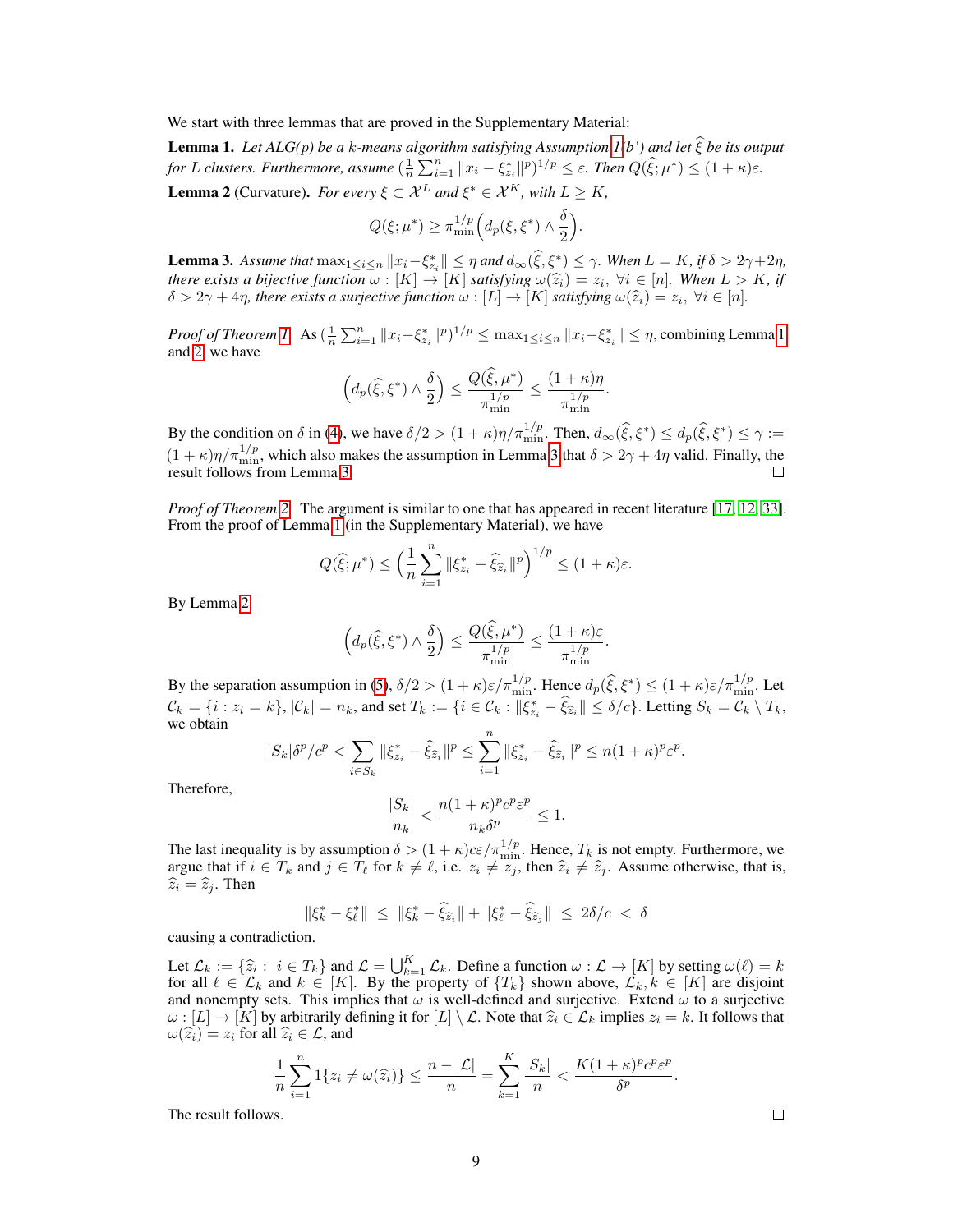*Proof of Theorem [3.](#page-5-1)* By assumption,  $\kappa$ -approximation holds for both K and L clusters. Then,

$$
\widehat{Q}(\widehat{\xi}) \leq \kappa\, \widehat{Q}^{(L)}_{\text{min}}, \quad \text{where} \quad \widehat{Q}^{(L)}_{\text{min}} := \min_{\xi \in \mathcal{X}^L} \widehat{Q}(\xi).
$$

Since  $\widehat{Q}_{\min}^{(L)} \leq (\frac{1}{n} \sum_{i=1}^{n} ||x_i - \widetilde{\xi}_{\widetilde{z}_i}||^p)^{1/p} \leq \varepsilon$ , by the triangle inequality in  $L^p(\nu_n, \mathcal{X})$ ,

$$
\left(\frac{1}{n}\sum_{i=1}^n\|\tilde{\xi}_{\tilde{z}_i}-\hat{\xi}_{\hat{z}_i}\|^p\right)^{1/p}\leq \left(\frac{1}{n}\sum_{i=1}^n\|x_i-\tilde{\xi}_{\tilde{z}_i}\|^p\right)^{1/p}+\left(\frac{1}{n}\sum_{i=1}^n\|x_i-\hat{\xi}_{\hat{z}_i}\|^p\right)^{1/p}\leq (1+\kappa)\varepsilon.
$$

Let  $T_k := \{i \in \mathcal{C}_k : ||\xi_{\widetilde{z}_i} - \xi_{\widehat{z}_i}|| \le \delta/c\}$  and  $S_k = \mathcal{C}_k \setminus T_k$ . Then,

$$
|S_k|\delta^p/c^p < \sum_{i \in S_k} \|\widetilde{\xi}_{\widetilde{z}_i} - \widehat{\xi}_{\widehat{z}_i}\|^p \le \sum_{i=1}^n \|\widetilde{\xi}_{\widetilde{z}_i} - \widehat{\xi}_{\widehat{z}_i}\|^p \le n(1+\kappa)^p \varepsilon^p.
$$

Therefore,

$$
\frac{|S_k|}{n_k} < \frac{n(1+\kappa)^pc^p\varepsilon^p}{n_k\delta^p} \leq 1
$$

The last inequality is by assumption  $\delta \ge (1 + \kappa)c\epsilon/\pi_{\min}^{1/p}$ . Hence  $T_k$  is not empty. Next we argue that if  $i \in T_k$ ,  $j \in T_\ell$  for  $k \neq \ell$ , i.e.  $z_i \neq z_j$ , then  $\hat{z}_i \neq \hat{z}_j$ . Assume otherwise, that is  $\hat{z}_i = \hat{z}_j$ . Since  $\tilde{z}_i$  is a refinement of  $z \times \ell \times j$  implies  $\tilde{z}_i \neq \tilde{z}_j$  and  $\tilde{\omega}(\tilde{z}_i) \neq \til$  $\tilde{z}$  is a refinement of  $z, z_i \neq z_j$  implies  $\tilde{z}_i \neq \tilde{z}_j$  and  $\tilde{\omega}(\tilde{z}_i) \neq \tilde{\omega}(\tilde{z}_j)$ . By the triangle inequality,

$$
\|\tilde{\xi}_{\tilde{z}_i} - \tilde{\xi}_{\tilde{z}_j}\| \le \|\tilde{\xi}_{\tilde{z}_i} - \hat{\xi}_{\hat{z}_i}\| + \|\tilde{\xi}_{\tilde{z}_j} - \hat{\xi}_{\hat{z}_j}\| \le 2\delta/c < \delta
$$

causing a contradiction. The rest of the proof follows that of Theorem [2.](#page-3-2)

 $\Box$ 

*Proof of Proposition* [2.](#page-5-2) Let  $m_k$  be the mean of  $\mathbb{Q}_k$ . Then,  $\mathbb{P}(|t_i - m_{z_i}| > t) \leq 2e^{-t^2/2\sigma^2}$ . Let  $M = \sqrt{6\sigma^2 \log n}$ . By union bound, with probability  $\ge 1 - 2n^{-2}$  we have  $|t_i - m_{z_i}| \le M$  for all  $i \in [n]$ . We can cover the set  $[-M, M] \subset \mathbb{R}$ , with  $L' = M/\varepsilon$  1-D balls of radius  $\varepsilon$ . (Without loss of generality, we assume that L' is an integer for simplicity.) Let  $\mathcal{T} = \{\tau_1, \dots, \tau_{L'}\}$  one such cover and note that  $m_k + \mathcal{T}$  is an  $\varepsilon$ -cover of  $m_k + [-M, M]$ . Let  $\pi_k : \mathbb{R} \to (m_k + \mathcal{T})$  be the projection from R onto  $m_k + \mathcal{T}$ . Then,  $\|\gamma_{z_i}(t_i) - \gamma_{z_i}(\pi_{z_i}(t_i))\| \leq \rho |t_i - \pi_{z_i}(t_i)| \leq \rho \varepsilon$ , assuming that  $\varepsilon \leq 1/\rho$ .

Let  $z_i' := \operatorname{argmin}_{\ell' \in [L']} |t_i - (m_{z_i} + \tau_{\ell'})|$  so that  $\pi_{z_i}(t_i) = m_{z_i} + \tau_{z_i'}$ . Then let  $L_n = KL'$  and fix a bijection  $\phi : [L_n] \to [K] \times [L']$  and define the labels  $\tilde{z}_i = \phi^{-1}(z_i, z'_i)$ . Also consider the map<br>  $\omega_0 : [K] \times [L'] \to [K]$  given by  $\omega_0 (k, \ell') = k$  and set  $\tilde{\omega} := \omega_0 \circ \phi$  which is a surjective map from  $\omega_0: [K] \times [L'] \rightarrow [K]$  given by  $\omega_0(k, \ell') = k$  and set  $\tilde{\omega} := \omega_0 \circ \phi$  which is a surjective map from  $[L_n]$  to  $[K]$  satisfying  $\widetilde{\omega}(\widetilde{z}_i) = z_i$ . For  $\ell \in [L_n]$  with  $\phi(\ell) = (k, \ell')$ , define  $\widetilde{\xi}_{\ell} = \gamma_k (m_k + \tau_{\ell'})$ . Then, we have  $\xi_{\tilde{z}_i} = \gamma_{z_i} (m_{z_i} + \tau_{z'_i}) = \gamma_{z_i} (\pi_{z_i}(t_i))$ , hence the above argument gives  $\|\gamma(t_i) - \xi_{\tilde{z}_i}\| \le \rho \varepsilon$ . It is also clear that the the separation condition [\(7\)](#page-5-4) is satisfied since by construction if  $\tilde{\omega}(\ell_1) \neq \tilde{\omega}(\ell_2)$ with  $\phi(\ell_1) = (k_1, \ell'_1)$  and  $\phi(\ell_2) = (k_2, \ell'_2)$ , then  $k_1 \neq k_2$  hence  $\xi_{\ell_1}$  and  $\xi_{\ell_2}$  lie on different manifolds (on  $\mathcal{C}_{k_1}$  and  $\mathcal{C}_{k_2}$ ). It follows that conclusion [\(8\)](#page-5-5) of Theorem [3](#page-5-1) holds for  $p = 2$  and, say, manifolds (on  $C_{k_1}$  and  $C_{k_2}$ ). It follows that conclusion (8) of Theorem 3 holds for  $p = 2$  and, say,  $c = 3$  but with  $\varepsilon$  replaced with  $\rho \varepsilon$ . Take  $\varepsilon = (c_1 \sqrt{n})^{-1}$  for constant  $c_1$  to be determined. Let  $c_2 = 3\rho(1+\kappa)/\delta$ . As long as  $n\pi_{\min} > (c_2/c_1)^2$ , the separation condition in [\(8\)](#page-5-5) is satisfied and we have  $\text{Miss}(z, \hat{z}) \le K(c_2/c_1)^2/n$ . Hence, as long as  $c_1 > \sqrt{K}c_2$ , we will have  $\text{Miss}(z, \hat{z}) < 1/n$  which implies  $\text{Miss}(z, \hat{z}) = 0$ . We also need to satisfy  $\epsilon < 1/\rho$  that is  $c_1 \ge \rho/\sqrt{n}$ . Taking  $c_1 = \sqrt{Kc_2 + \rho}$  satisfies all the required constraints on  $c_1$ . The required number of clusters is

$$
L_n = KL' = KM/\varepsilon \le 3K\sigma c_1 \sqrt{n \log n},
$$

which proves the result with  $C = 3K\sigma c_1$ . Note that since  $c_2/c_1 < 1$  and  $n\pi_{\min} \geq 1$ , the condition  $n\pi_{\min}$  >  $(c_2/c_1)^2$  is automatically satisfied. The proof is complete. П

# Acknowledgments and Disclosure of Funding

This work was supported by the NSF CAREER grant DMS-1945667. We thank the referees for their helpful comments that lead to the improvement of the paper.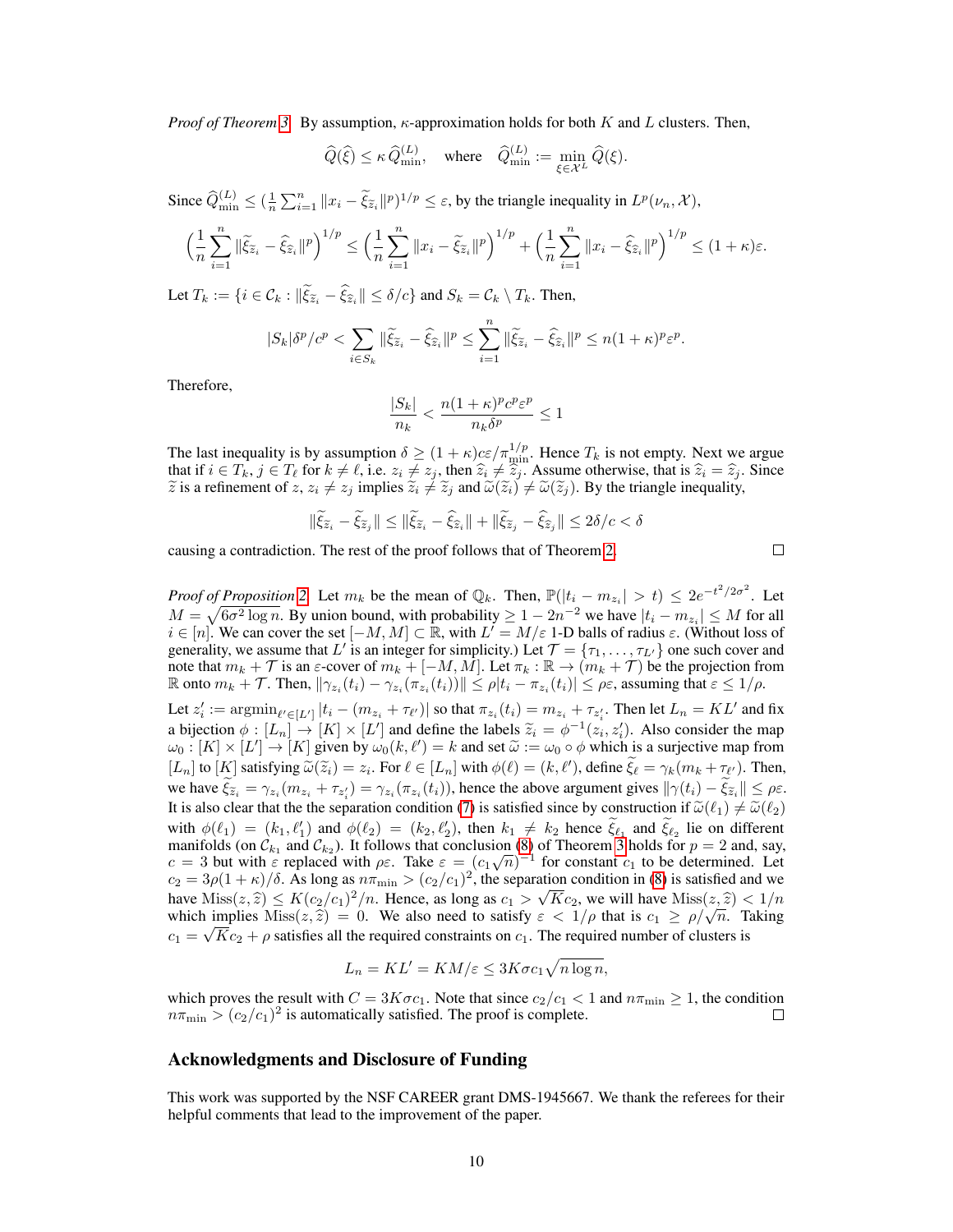## **References**

- <span id="page-10-8"></span>[1] Emmanuel Abbe. Community detection and stochastic block models: recent developments. *The Journal of Machine Learning Research*, 18(1):6446–6531, 2017.
- <span id="page-10-9"></span>[2] Arash A Amini and Zahra S Razaee. Concentration of kernel matrices with application to kernel spectral clustering. *The Annals of Statistics*, 49(1):531–556, 2021.
- <span id="page-10-11"></span>[3] David Arthur and Sergei Vassilvitskii. k-means++: The advantages of careful seeding. Technical report, Stanford, 2006.
- <span id="page-10-2"></span>[4] Pranjal Awasthi, Afonso S Bandeira, Moses Charikar, Ravishankar Krishnaswamy, Soledad Villar, and Rachel Ward. Relax, no need to round: Integrality of clustering formulations. In *Proceedings of the 2015 Conference on Innovations in Theoretical Computer Science*, pages 191–200, 2015.
- <span id="page-10-15"></span>[5] Pranjal Awasthi, Avrim Blum, and Or Sheffet. Stability yields a ptas for k-median and k-means clustering. In *2010 IEEE 51st Annual Symposium on Foundations of Computer Science*, pages 309–318. IEEE, 2010.
- <span id="page-10-10"></span>[6] Vincent Cohen-Addad and Chris Schwiegelshohn. On the local structure of stable clustering instances. In *2017 IEEE 58th Annual Symposium on Foundations of Computer Science (FOCS)*, pages 49–60. IEEE, 2017.
- <span id="page-10-16"></span>[7] Noureddine El Karoui. On information plus noise kernel random matrices. *The Annals of Statistics*, 38(5):3191–3216, 2010.
- <span id="page-10-4"></span>[8] Yingjie Fei and Yudong Chen. Hidden integrality of sdp relaxations for sub-gaussian mixture models. In *Conference On Learning Theory*, pages 1931–1965. PMLR, 2018.
- <span id="page-10-5"></span>[9] Christophe Giraud and Nicolas Verzelen. Partial recovery bounds for clustering with the relaxed k-means. *Mathematical Statistics and Learning*, 1(3):317–374, 2019.
- <span id="page-10-3"></span>[10] Takayuki Iguchi, Dustin G Mixon, Jesse Peterson, and Soledad Villar. Probably certifiably correct k-means clustering. *Mathematical Programming*, 165(2):605–642, 2017.
- <span id="page-10-7"></span>[11] Tao Jiang, Stephen Vavasis, and Chen Wen Zhai. Recovery of a mixture of gaussians by sum-of-norms clustering. *Journal of Machine Learning Research*, 21(225):1–16, 2020.
- <span id="page-10-18"></span>[12] Jiashun Jin. Fast community detection by score. *Annals of Statistics*, 43(1):57–89, 2015.
- <span id="page-10-12"></span>[13] Tapas Kanungo, David M Mount, Nathan S Netanyahu, Christine D Piatko, Ruth Silverman, and Angela Y Wu. A local search approximation algorithm for k-means clustering. *Computational Geometry*, 28(2-3):89–112, 2004.
- <span id="page-10-1"></span>[14] Mieczysław A Kłopotek. On the consistency of k-means++ algorithm. *Fundamenta Informaticae*, 172(4):361–377, 2020.
- <span id="page-10-13"></span>[15] Amit Kumar, Yogish Sabharwal, and Sandeep Sen. A simple linear time (1+/spl epsiv/) approximation algorithm for k-means clustering in any dimensions. In *45th Annual IEEE Symposium on Foundations of Computer Science*, pages 454–462. IEEE, 2004.
- <span id="page-10-14"></span>[16] Silvio Lattanzi and Christian Sohler. A better k-means++ algorithm via local search. In *International Conference on Machine Learning*, pages 3662–3671. PMLR, 2019.
- <span id="page-10-17"></span>[17] Jing Lei and Alessandro Rinaldo. Consistency of spectral clustering in stochastic block models. *Annals of Statistics*, 43(1):215–237, 2015.
- <span id="page-10-6"></span>[18] Xiaodong Li, Yang Li, Shuyang Ling, Thomas Strohmer, and Ke Wei. When do birds of a feather flock together? k-means, proximity, and conic programming. *Mathematical Programming*, 179(1):295–341, 2020.
- <span id="page-10-0"></span>[19] Tamás Linder. Learning-theoretic methods in vector quantization. In *Principles of nonparametric learning*, pages 163–210. Springer, 2002.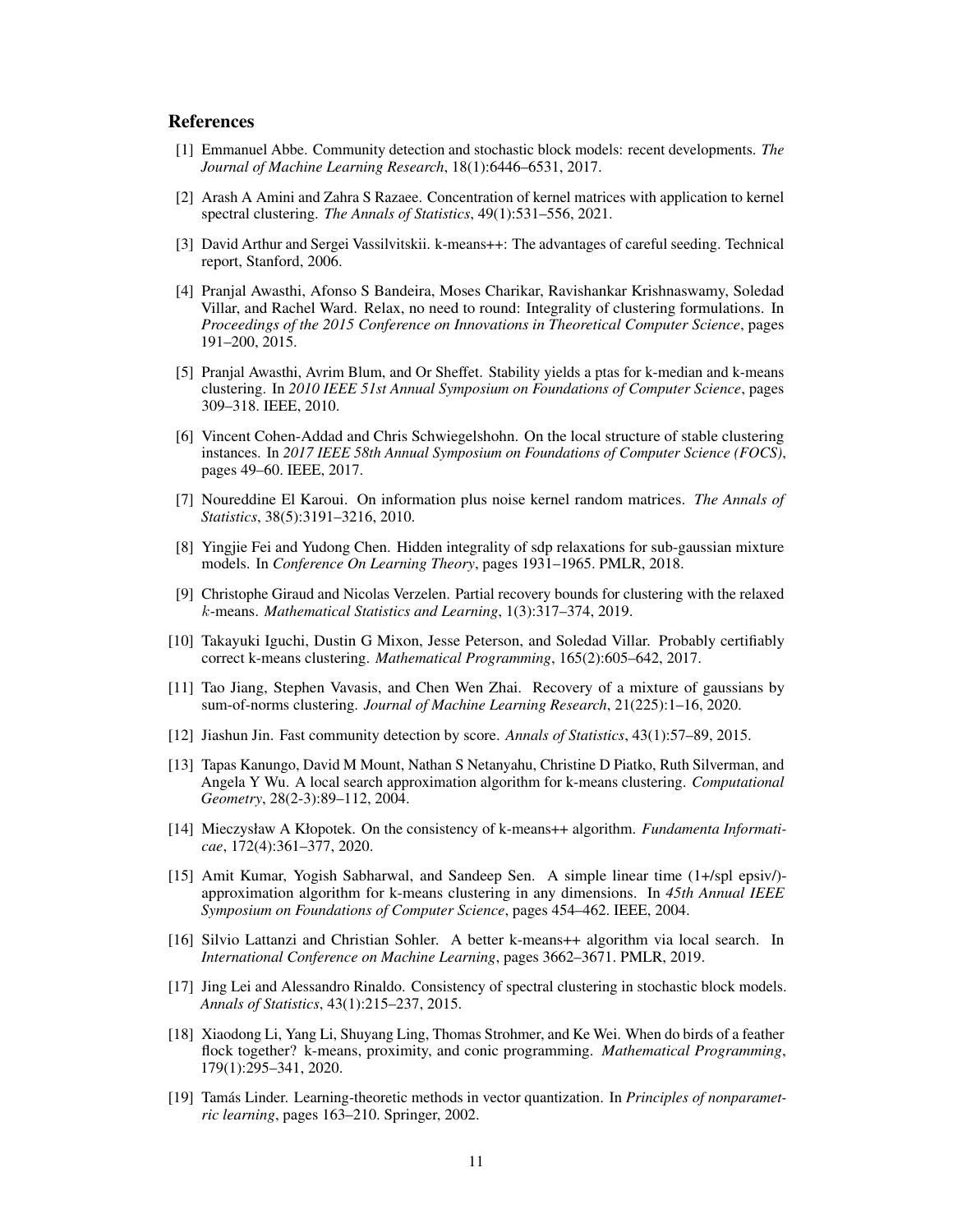- <span id="page-11-4"></span>[20] Stuart Lloyd. Least squares quantization in pcm. *IEEE transactions on information theory*, 28(2):129–137, 1982.
- <span id="page-11-3"></span>[21] Yu Lu and Harrison H Zhou. Statistical and computational guarantees of lloyd's algorithm and its variants. *arXiv preprint arXiv:1612.02099*, 2016.
- <span id="page-11-0"></span>[22] James MacQueen. Some methods for classification and analysis of multivariate observations. In *Proceedings of the fifth Berkeley symposium on mathematical statistics and probability*, volume 1, pages 281–297. Oakland, CA, USA, 1967.
- <span id="page-11-12"></span>[23] Konstantin Makarychev, Aravind Reddy, and Liren Shan. Improved guarantees for k-means++ and k-means++ parallel. *Advances in Neural Information Processing Systems*, 33, 2020.
- <span id="page-11-13"></span>[24] Jirı Matoušek. On approximate geometric k-clustering. *Discrete & Computational Geometry*, 24(1):61–84, 2000.
- <span id="page-11-6"></span>[25] Dustin G Mixon, Soledad Villar, and Rachel Ward. Clustering subgaussian mixtures with k-means. In *2016 IEEE Information Theory Workshop (ITW)*, pages 211–215. IEEE, 2016.
- <span id="page-11-14"></span>[26] Abhinav Nellore and Rachel Ward. Recovery guarantees for exemplar-based clustering. *Information and Computation*, 245:165–180, 2015.
- <span id="page-11-8"></span>[27] Ashkan Panahi, Devdatt Dubhashi, Fredrik D Johansson, and Chiranjib Bhattacharyya. Clustering by sum of norms: Stochastic incremental algorithm, convergence and cluster recovery. In *International conference on machine learning*, pages 2769–2777. PMLR, 2017.
- <span id="page-11-5"></span>[28] Jiming Peng and Yu Wei. Approximating k-means-type clustering via semidefinite programming. *SIAM journal on optimization*, 18(1):186–205, 2007.
- <span id="page-11-1"></span>[29] David Pollard. Strong consistency of k-means clustering. *The Annals of Statistics*, pages 135–140, 1981.
- <span id="page-11-2"></span>[30] David Pollard. Quantization and the method of k-means. *IEEE Transactions on Information theory*, 28(2):199–205, 1982.
- <span id="page-11-9"></span>[31] Defeng Sun, Kim-Chuan Toh, and Yancheng Yuan. Convex clustering: model, theoretical guarantee and efficient algorithm. *Journal of Machine Learning Research*, 22(9):1–32, 2021.
- <span id="page-11-11"></span>[32] Dennis Wei. A constant-factor bi-criteria approximation guarantee for k-means++. *Advances in Neural Information Processing Systems*, 29:604–612, 2016.
- <span id="page-11-10"></span>[33] Zhixin Zhou and Arash A Amini. Analysis of spectral clustering algorithms for community detection: the general bipartite setting. *The Journal of Machine Learning Research*, 20(1):1774– 1820, 2019.
- <span id="page-11-7"></span>[34] Changbo Zhu, Huan Xu, Chenlei Leng, and Shuicheng Yan. Convex optimization procedure for clustering: Theoretical revisit. *Advances in Neural Information Processing Systems*, 27:1619– 1627, 2014.

## **Checklist**

- 1. For all authors...
	- (a) Do the main claims made in the abstract and introduction accurately reflect the paper's contributions and scope? [Yes]
	- (b) Did you describe the limitations of your work? [Yes] See Section [1.](#page-0-2)
	- (c) Did you discuss any potential negative societal impacts of your work? [N/A] Our work is theoretical and does not have direct societal impacts. Considering the page limit, we focused on presenting theoretical results.
	- (d) Have you read the ethics review guidelines and ensured that your paper conforms to them? [Yes]
- 2. If you are including theoretical results...